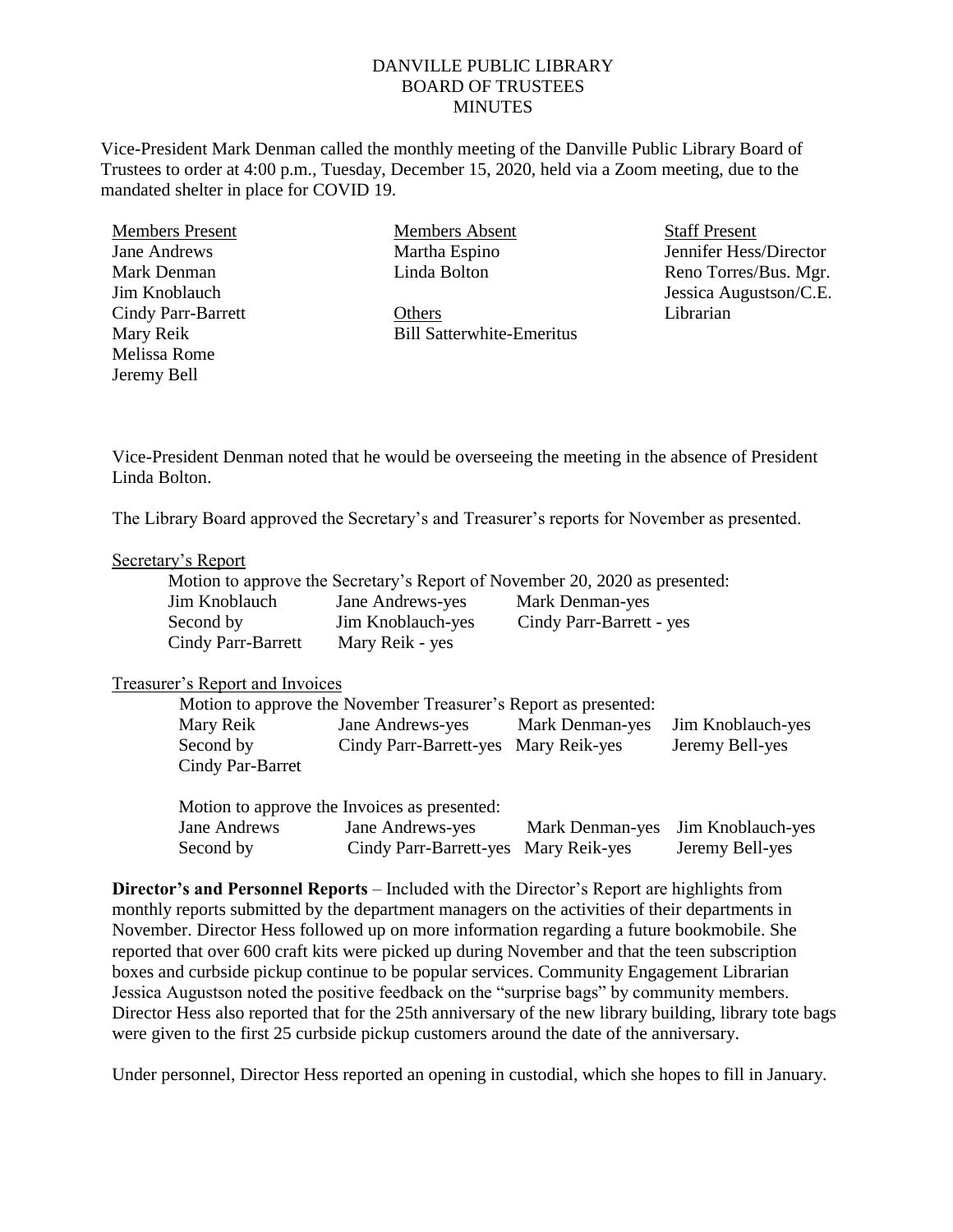Page 2 December 15, 2020 Board Minutes

## Committee Reports

Finance Committee – Committee Chair Jim Knoblauch reported that the Finance Committee met immediately before the board meeting. The Finance Committee had no action items to present.

Committee Chair Knoblauch and Director Hess shared one item of information: a letter from Secretary of State Jesse White, reporting that the library had not been selected for the "Back to Books" grant.

The Finance Committee's next meeting will be held on Tuesday, January 19, 2021, at 3:45 p.m. Phase 4: Online; Phase 5: Second Floor Conference Room

Policy Committee – the Policy Committee had no action items to present.

The Policy Committee's next meeting will be held on Tuesday, January 12, 2021, at 4:15 p.m. Phase 4: Online; Phase 5: Second Floor Conference Room.

Building Committee – The Building Committee had two action items to present, which were approved:

That the Danville Public Library Board approve Phase One of the Department Relocation Plan. Motion to approve:

| Cindy Parr-Barret | Jane Andrews-yes                     | Mark Denman-yes | Jim Knoblauch-yes |
|-------------------|--------------------------------------|-----------------|-------------------|
| Second by         | Cindy Parr-Barrett-yes Mary Reik-yes |                 | Melissa Rome-yes  |
| Melissa Rome      | Jeremy Bell-yes                      |                 |                   |

That the Danville Public Library Board approve the proposed changes to the West Side entrance in conjunction with the Live and Learn Construction Grant.

Motion to approve as presented:

Jane Andrews Jane Andrews-yes Mark Denman-yes Jim Knoblauch-yes Second by Cindy Parr-Barrett-yes Mary Reik-yes Melissa Rome-yes Jeremy Bell Jeremy Bell-yes

Committee Chair Knoblauch and Director Hess shared two items of information. One was the complete proposed Department Relocation Plan. Director Hess elaborated on its origin and necessity. They also shared that the Foundation is looking into the possibility of purchasing the former Turk Furniture Building on the corner of Vermilion and Harrison.

The Building Committee's next meeting will be held on Tuesday, February 9, 2021, at 4:15 p.m. Phase 4: Online; Phase 5: Second Floor Conference Room

Old Business –

Director Hess reviewed information regarding the 2021-2022 Per Capita Grant requirements.

New Business – Director Hess presented the following action item, which was approved. The Library Board approved Library Closings and Early Closings for 2021: